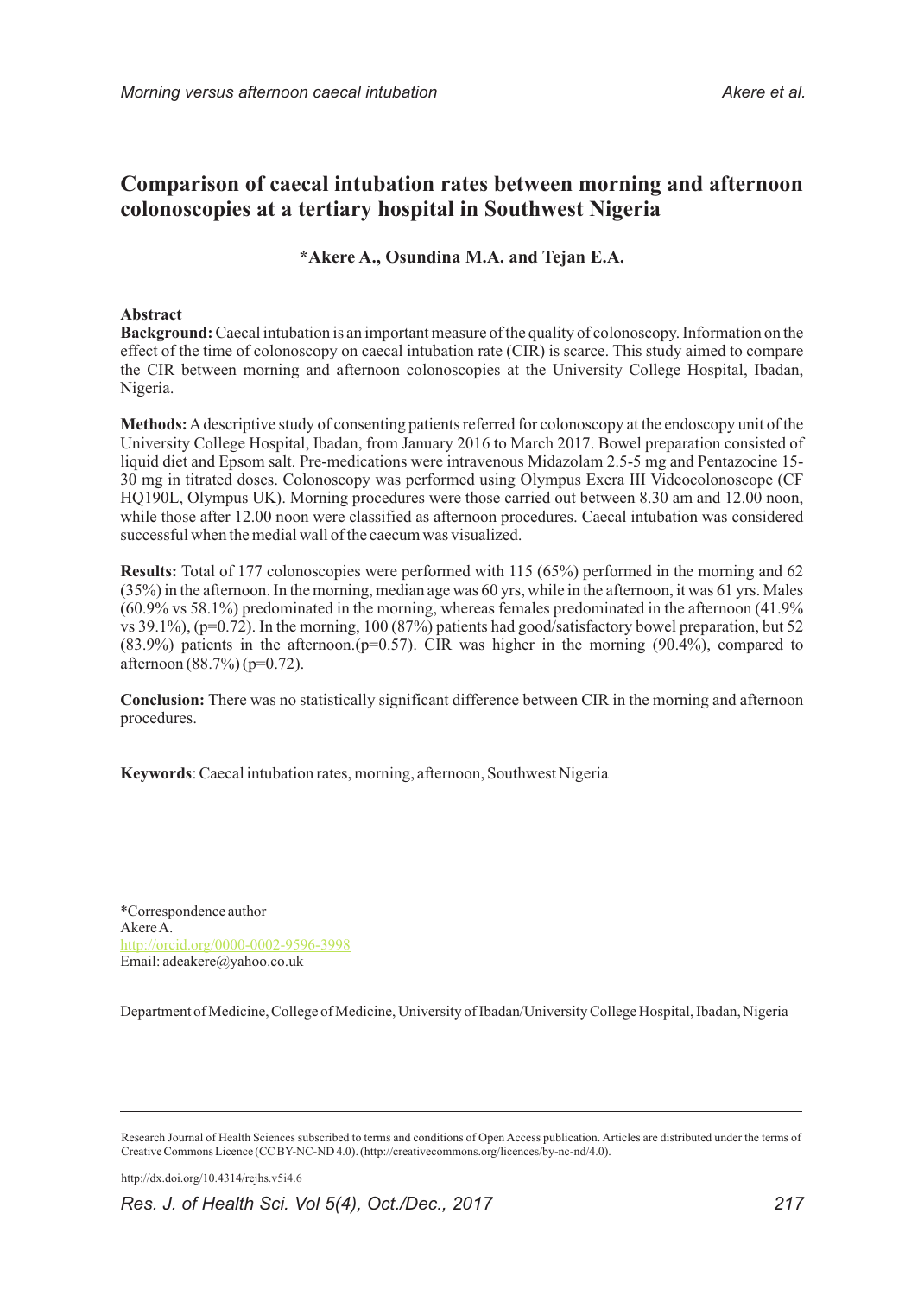# **Comparaison des taux d'intubation caecale entre les coloscopies du matin et de l'après-midi dans un hôpital tertiaire du sud-ouest du Nigeria**

# **\*Akere A., Osundina M.A. and Tejan E.A.**

# **Resume**

**Objectif**: L'intubation caecale est une mesure importante de la qualité de la coloscopie. L'information sur l'effet du temps de la coloscopie sur le taux d'intubation caecale (CIR) est rare. Cette étude visait à comparer le CIR entre les coloscopies du matin et de l'après-midi à l'University College Hospital, Ibadan, au Nigeria.

**Méthodes:** Étude descriptive des patients consentants adressés pour coloscopie à l'unité d'endoscopie de l'University College Hospital, Ibadan, de janvier 2016 à mars 2017. La préparation intestinale consistait en un régime liquide et du sel d'Epsom. Les pré-médicaments étaient le midazolam 2,5-5 mg par voie intraveineuse et la pentazocine 15-30 mg en doses titrées. La coloscopie a été réalisée en utilisant un vidéocoloscope Olympus Exera III (CF HQ190L, Olympus UK). Les procédures du matin ont été effectuées entre 8 h 30 et 12 h, alors que celles qui ont eu lieu après midi ont été classées comme procédures de l'après-midi. L'intubation caecale était considérée comme réussie lorsque la paroi médiale du caecum était visualisée.

**Résultats:** Au total, 177 coloscopies ont été réalisées avec 115 (65%) effectuées le matin et 62 (35%) l'après-midi. Le matin, l'âge médian était de 60 ans, alors que l'après-midi, il était de 61 ans. Les mâles (60,9% vs 58,1%) prédominaient le matin, tandis que les femelles prédominaient l'après-midi (41,9% vs 39,1%) ( $p = 0.72$ ). Le matin, 100 patients (87%) avaient une préparation intestinale satisfaisante / satisfaisante, mais 52 patients (83,9%) l'après-midi ( $p = 0.57$ ). Le CIR était plus élevé le matin (90,4%) que l'après-midi (88,7%) ( $p = 0,72$ ).

**Conclusion:** Il n'y avait pas de différence statistiquement significative entre CIR dans les procédures du matin et de l'après-midi.

**Mots-clés:**Taux d'intubation caecale, Matin, Après-midi, Sud-ouest du Nigeria

\*Correspondance auteur: Akere A. Email: adeakere@yahoo.co.uk http://orcid.org/0000-0002-9596-3998

Department of Medicine, College of Medicine, University of Ibadan/University College Hospital, Ibadan, Nigeria

http://dx.doi.org/10.4314/rejhs.v5i4.6

*Res. J. of Health Sci. Vol 5(4), Oct./Dec., 2017 218*

Research Journal of Health Sciences subscribed to terms and conditions of Open Access publication. Articles are distributed under the terms of Creative Commons Licence (CC BY-NC-ND 4.0). (http://creativecommons.org/licences/by-nc-nd/4.0).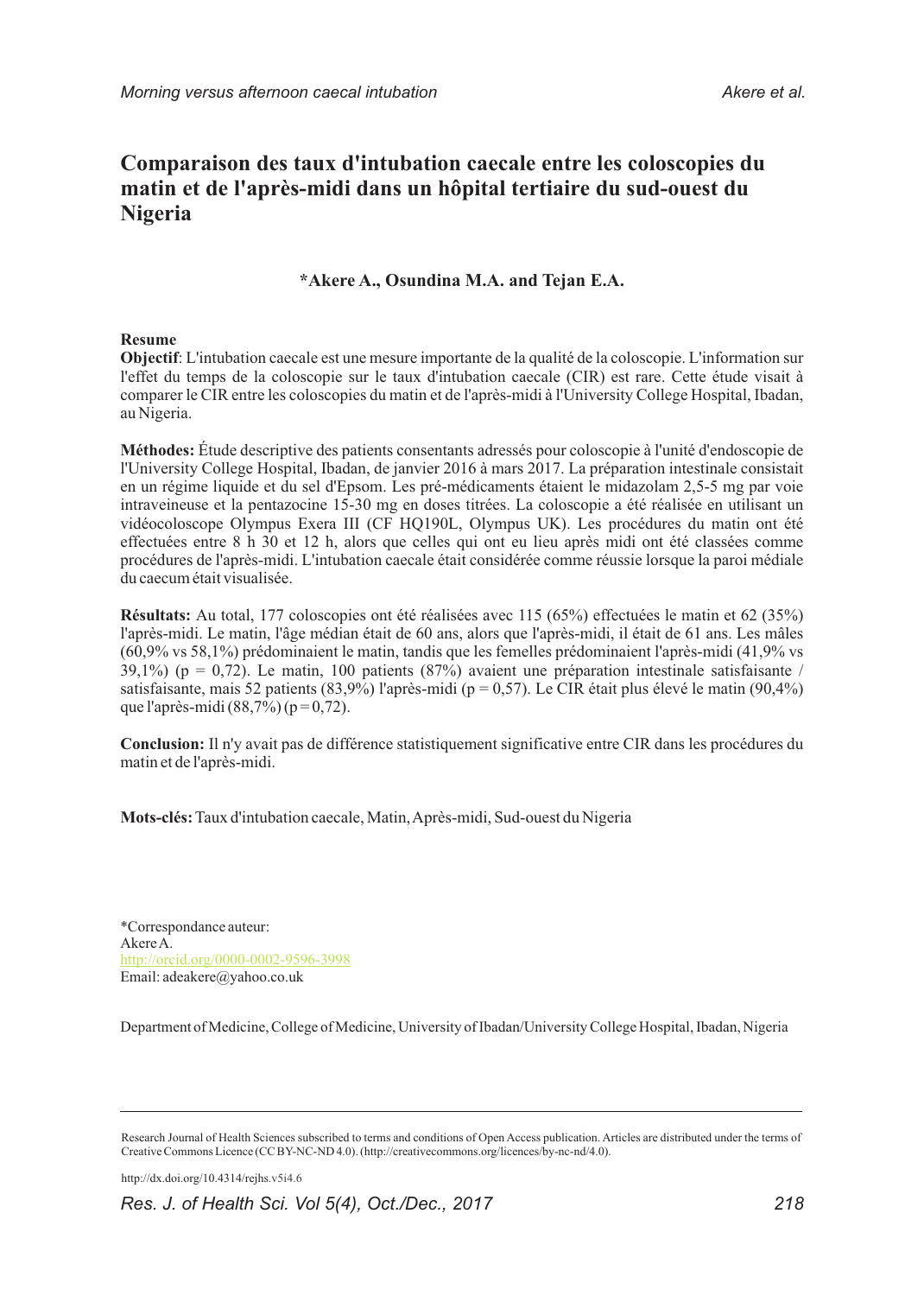# **INTRODUCTION**

Caecal intubation is an important measure of the quality of examination during colonoscopy (1). It is generally accepted that caecal intubation rates (CIR) should be greater than 90% for both screening and diagnostic endoscopies (1-3). Among the factors that have been recognized that affect CIR are body mass index, age of the patients, quality of bowel preparation, gender of the patients, experience of the endoscopist, prior hysterectomy in female patients and history of constipation (4-14).

The impact of many of these factors on CIR had been studied, but information on the time of colonoscopy as it affects CIR is still relatively dearth. Some studies have reported lower CIR and higher failure rates with afternoon colonoscopies (15,16).

The aim of this study was to compare the CIR between morning and afternoon colonoscopies at the endoscopy unit of the University College Hospital, Ibadan, Nigeria.

# **MATERIALS AND METHODS**

This was a descriptive study of consenting patients who were referred for colonoscopy at the endoscopy unit of the University College Hospital, Ibadan, from January 2016 to March 2017. Patients with prior hemicolectomy were excluded from the study. Bowel preparation for the procedure consisted of liquid diet, six sachets of Epsom salt mixed with two liters of water and taken orally a day prior to the procedure in two divided doses, and three sachets mixed with one liter of water taken early morning on the day of the procedure. All the patients had an overnight fast of about 10-12 hours, except for the Epsom salt taken on the morning of the procedure. Bowel preparation was adjudged as poor if there was a significant amount of semisolid/solid faeces; satisfactory, if only clear liquid or a small amount of semi-solid faeces; good, if only a small amount of clear liquid was seen in the colonic lumen. Those who had poor bowel preparation still had their procedures carried out but with much irrigation of the colon with water.

The conscious sedation consisted of intravenous midazolam 2.5-5 mg and pentazocine 15-30 mg in titrated doses. A digital rectal examination was carried out on all the patients prior to the insertion of the colonoscope. Written informed consent was obtained from each patient prior to the procedure. Colonoscopy was thereafter performed per protocol using Olympus Exera III video colonoscope (CF

HQ190L, Olympus UK) with the patients in the left lateral position. However, change of position to supine was employed as necessary during the course of the procedure. All the procedures were performed by the same endoscopist. Morning procedures were those carried out between 8.30 am and 12.00 noon, while those carried out after 12.00 noon were classified as afternoon procedures. Caecal intubation was considered successful when the medial wall of the caecum was visualized. Patients' vital signs were monitored pre, intra and post procedure using multi-parameter monitor (Marathon Z, Healthcare Equipment & Supplies Co. Ltd. UK). All procedures were carried out in accordance with the revised Helsinki Declaration of 2000.

After the procedure, all the patients were observed for two hours before being discharged home with an assistant. They were also counselled with respect to resumption of oral intake and to report any observed complication immediately.

The data were analyzed using SPSS version 17.0 (SPSS Inc., Chicago, IL, USA). Medians and interquartile ranges were used to express continuous variables. Univariate analysis of factors that affect caecal intubation was carried out. A p-value of  $\leq 0.05$  was taken as statistically significant.

# **RESULTS**

In this study, 177 colonoscopies were performed with 115 (65%) performed in the morning, while 62 (35%) were performed in the afternoon. Analysis of the age category showed that  $18(10.2\%)$  of the patients were less than 40 yrs of age, 92 (52%) were aged 40-64 yrs, while 67 (37.9%) were 65 yrs and older.

The median age of all the patients was 60 yrs (interquartile range 21 yrs). In the morning group, the median age was also 60 yrs (interquartile range 21 yrs), while in the afternoon group, it was 61 yrs (interquartile range 18 yrs). However, the median age difference was not statistically significant (p=0.48, u= 3335.0,  $z=-0.71,95\%$  CI=4.34, 6.34).

There were 106 (59.9%) males and 71 (40.1%) females. There were more males (60.9% vs 58.1%) in the morning group, whereas females predominated in the afternoon group (41.9% vs 39.1%), but this was not statistically significant (p=0.72, 95% CI= 195.8, 235.4)

Overall, the bowel preparation was adjudged as good/satisfactory in 152 (85.9%) patients, while 25 (14.1%) patients had poor bowel preparation. Further analysis of the quality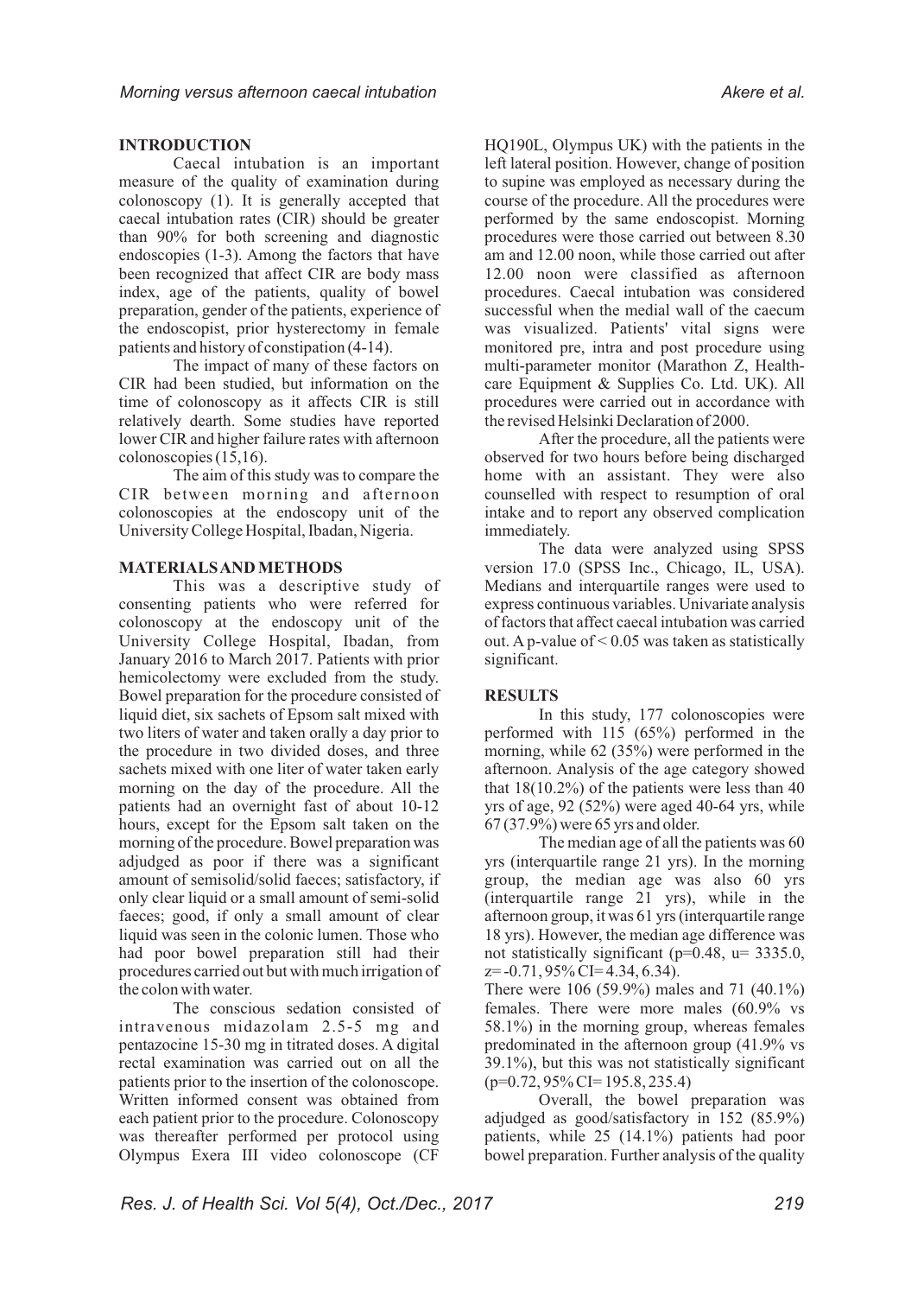of bowel preparation showed that 100 (87%) of the morning group had good/satisfactory bowel preparation, while this was observed in 52 (83.9%) patients in the afternoon group. This difference was also not significant ( $p=0.57$ , 95%) CI= 17.78, 23.98)

The most frequent indications in both morning and afternoon procedures were haematochezia, constipation, and abdominal pain. Table 2. In the morning group, the most frequent colonoscopic diagnoses were hemorrhoids, colonic polyps, and colonic diverticulosis; while in the afternoon group, the most frequent diagnoses were colonic polyps, normal study, and colonic diverticulosis. Table 3.

The crude CIR in the two groups was 89.8% (159/177). However, the results showed that CIR was higher in the morning group (90.4%), compared to the afternoon group (88.7%). But, the difference was not statistically significant (p=0.72, 95% CI= 16.81, 20.21)

## **DISCUSSION**

This study found a lower caecal intubation rate in the afternoon compared to morning colonoscopies, which was not significant. This is in contrast to the findings of Sanaka et al. (15) and Wells et al. (16), in which significantly lower CIR was found in the afternoon compared to morning procedures. However, these studies were retrospective and the sample sizes were larger compared to this present study.

In another study by Singh et al. (17) polyp (PDR) and adenoma detection rates (ADR) were found to be lower in the afternoon compared to morning colonoscopies. Although our study did not compare PDR and ADR between morning and afternoon colonoscopies, which is one of the limitations of this study, ADR has been described as an important benchmark for quality colonoscopy and the timing of colonoscopy has been found to independently predict outcome (18).

Endoscopist and staff fatigue as the day progresses could have explained the lower CIR observed in our study (16), although this was difficult to measure. But, the fact that the same endoscopist, nursing and support staff performed both the morning and afternoon colonoscopies could make this a potential factor to consider.

Another reason could have been the difference in the quality of bowel preparation between the morning and afternoon groups. It is known that a quality colonoscopy depends on adequate bowel preparation and that poor bowel

preparation may render caecal intubation difficult.(3) In this study, bowel preparation was observed to be better in the morning group compared to the afternoon group, but this was not significant. In contrast, Sanaka et al. (15) Wells et al. (16) and Singh et al. (17) found a significantly better bowel preparation quality in the morning compared to afternoon colonoscopies.

Several studies have observed the time interval between the start of bowel preparation and the timing of colonoscopy to affect the adequacy of bowel preparation (19-22). Kim et al. (23) found that colonoscopies performed within 3-6 hours after the last intake of the bowel cleansing agent had better quality bowel preparation. In our study, the last dose of bowel cleansing agent was taken between 5-6 am on the morning of the procedure.

In our study, there were more females in the afternoon group compared to the morning group. This could also account for the lower CIR recorded in the afternoon colonoscopies. Studies have found that caecal intubation is lower in females than in males because colonoscopy has been described as more challenging in females than in males  $(6,7,24,25)$ . This is due to some anatomic variations observed in females, which include more angulations and tortuosity present in female colons, longer female colons, dipping of the transverse colon into the pelvis and deeper pelvis in females (26-28).

The small sample size in our study, which is another limitation could have made some important variables not to be statistically significant. Therefore, a similar study with a larger sample size is recommended.

### **CONCLUSION**

In our practice, there was no statistically significant difference between CIR in the morning and afternoon procedures.

**Conflict of interest:** All the authors have declared no conflict of interests

### **REFERENCES**

- 1. Ball JE, Osbourne J, Jowett S, Pellen M, Welfare MR. Quality improvement programme to achieve acceptable colonoscopy completion rates: prospective before and after study. BMJ 2004;329:665-7
- 2. Marshall JB, Barthel JS. The frequency of total colonoscopy and ileal intubation in the 1990s. Gastrointest Endosc 1993;39:518-20
- 3. Rex DK, Bond JH, Winawer S, Levin TR, Burt RW, Johnson DA, et al. Quality in the technical performance of colonoscopy and the continuous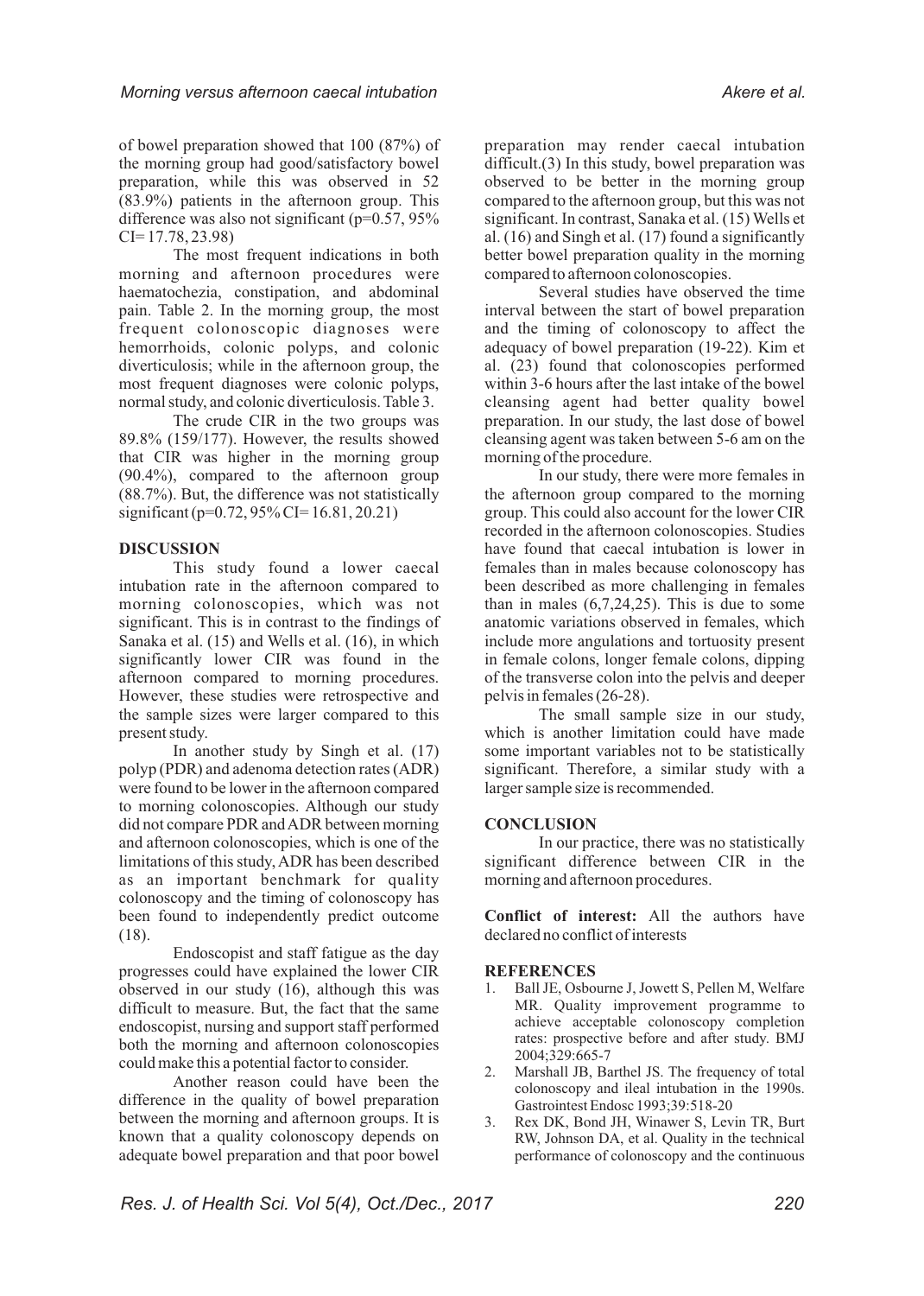quality improvement process for colonoscopy: recommendations of the U.S. Multi-Society Task Force on colorectal cancer. Am J Gastroenterol 2002;97:1296-1308

- 4. Wexner SD, Garbus JE, Singh JJ. A prospective analysis of 13,580 colonoscopies; reevaluation of credentialing guidelines. Surg Endosc 2001;15:251-61
- 5. Dafnis G, Granath F, Pahlman L, Ekbom A, Blomqvist P. Patient factors influencing the completion rate in colonoscopies. Dig Liv Dis 2005;37:113-8
- 6. Waye JD, Bashkoff E. Total colonoscopy: is it always possible? Gastrointest Endosc 1991;37:152-4
- 7. Saunders BP, Fukumoto M, Halligan S, Jobling C, Moussa ME, Bartram CI, et al. Why is colonoscopy more difficult in women? Gastrointest Endosc 1996;43:124-6
- 8. Church JM. Complete colonoscopy: how often? And if not, why? Am J Gastroenterol 1994;89(4):556-60
- 9. Bernstein C, Thorn M, Monsees K, Spell R, O'Connor JB. A prospective study of factors that determine cecal intubation time at colonoscopy. Gastrointest Endosc 2005;61:72-5
- 10. Cirocco WC, Rusin LC. Factors that predict incomplete colonoscopy. Dis Col Rect 1995;38:964-8
- 11. Chak A, Cooper GS, Blades EW, Canto M, Sivak MV. Prospective assessment of colonoscopic intubation skills in trainees. Gastrointest Endosc 1996;44:54-7
- 12. Harewood GC. Relationship of colonoscopy completion rates and endoscopist features. Dig Dis Sci 2005;50:47-51
- 13. Anderson JC, Gonzalez JD, Messina CR, Pollack BJ. Factors that predict colonoscopy: thinner is not always better. Am J Gastroenterol 2000;95:2784-7
- 14. Kim WH, Cho YJ, Park JY, Min PK, Kand JK, Park IS. Factors affecting insertion time and patient discomfort during colonoscopy. Gastrointest Endosc 2000;52:600-5
- 15. Sanaka MR, Shah N, Mullen KD, Ferguson DR, Thomas C, McCullough AJ. Afternoon colonoscopies have higher failure rates than morning colonoscopies. Am J Gastroenterol 2006;101:2726-2730
- 16. Wells CD, Heigh RI, Sharma VK, Crowell MD, Gurudu SR, Leighton JA, et al. Comparison of morning versus afternoon cecal intubation rates. B M C G a s t r o e n t e r o l 2 0 0 7 ; 7 : 1 9 doi:10.1186/1471-230X-7-19
- 17. Singh S, Dhawan M, Chowdhry M, Babich M, Aoun E. Differences between morning and afternoon colonoscopies for adenoma detection in female and male patients. Annals of Gastroenterology 2016;29(4):497-501
- 18. Rex DK, Petrini JL, Baron TH, Chak A, Cohen J, Deal SE, et al. ASGE/ACG Taskforce on Quality in Endoscopy. Quality indicators for

colonoscopy. Am J Gastroenterol 2006;101:873- 885

- 19. Yoon JH, Park DI, Shin JE, Kim SE, Jung SA, Lee SH, et al. Comparison of bowel preparation depending on completion time of polyethylene glycol ingestion and start time of colonoscopy. Intest Res 2010;8:24-29
- 20. Seo EH, Kim TO, Park MJ, Joo HR, Heo NY, Park J, et al. Optimal preparation to colonoscopy interval in split-dose PEG bowel preparation determines satisfactory bowel preparation quality: an observational prospective study. Gastrointest Endosc 2012;75:583-590
- 21. Eun CS, Han DS, Hyun YS, Bae JH, Park HS, Kim TY, et al. The timing of bowel preparation is more important than the timing of colonoscopy in determining the quality of bowel cleansing. Dig Dis Sci 2011;56:539-544
- 22. Church JM. Effectiveness of polyethylene glycol antegrade gut lavage bowel preparation for colonoscopy: timing is the key! Dis Colon Rectum 1998;41:1223-1225
- 23. Kim TK, Kim HW, Kim SJ, Ha JK, Jang HH, Hong YM, et al. Importance of the Time Interval between Bowel Preparation and Colonoscopy in Determining the Quality of Bowel Preparation for Full-Dose Polyethylene Glycol Preparation. Gut and Liver 2014;8(6):625-631
- 24. Streett SE. Endoscopic colorectal cancer screening in women: can we do better? Gastrointest Endosc 2007;65:1047-1049
- 25. Akere A, Akande KO. Cecal intubation rate during colonoscopy at a tertiary hospital in South-west Nigeria: How frequent and what affects completion rate? Niger J Clin Pract 2017;20:303-6
- 26. Sadahiro S, Ohmura T, Yamada Y, Saito T, Taki Y. Analysis of length and surface area of each segment of the large intestine according to age, sex and physique. Surg Radiol Anat 1992;14:251-257
- 27. Waye JD. Completing colonoscopy. Am J Gastroenterol 2000;95:2681-2682
- 28. Rowland RS, Bell GD, Dogramadzi S, et al. Colonoscopy aided by magnetic 3D imaging: is the technique sufficiently sensitive to detect differences between men and women? Med Biol Eng Comput 1999;37:673-679